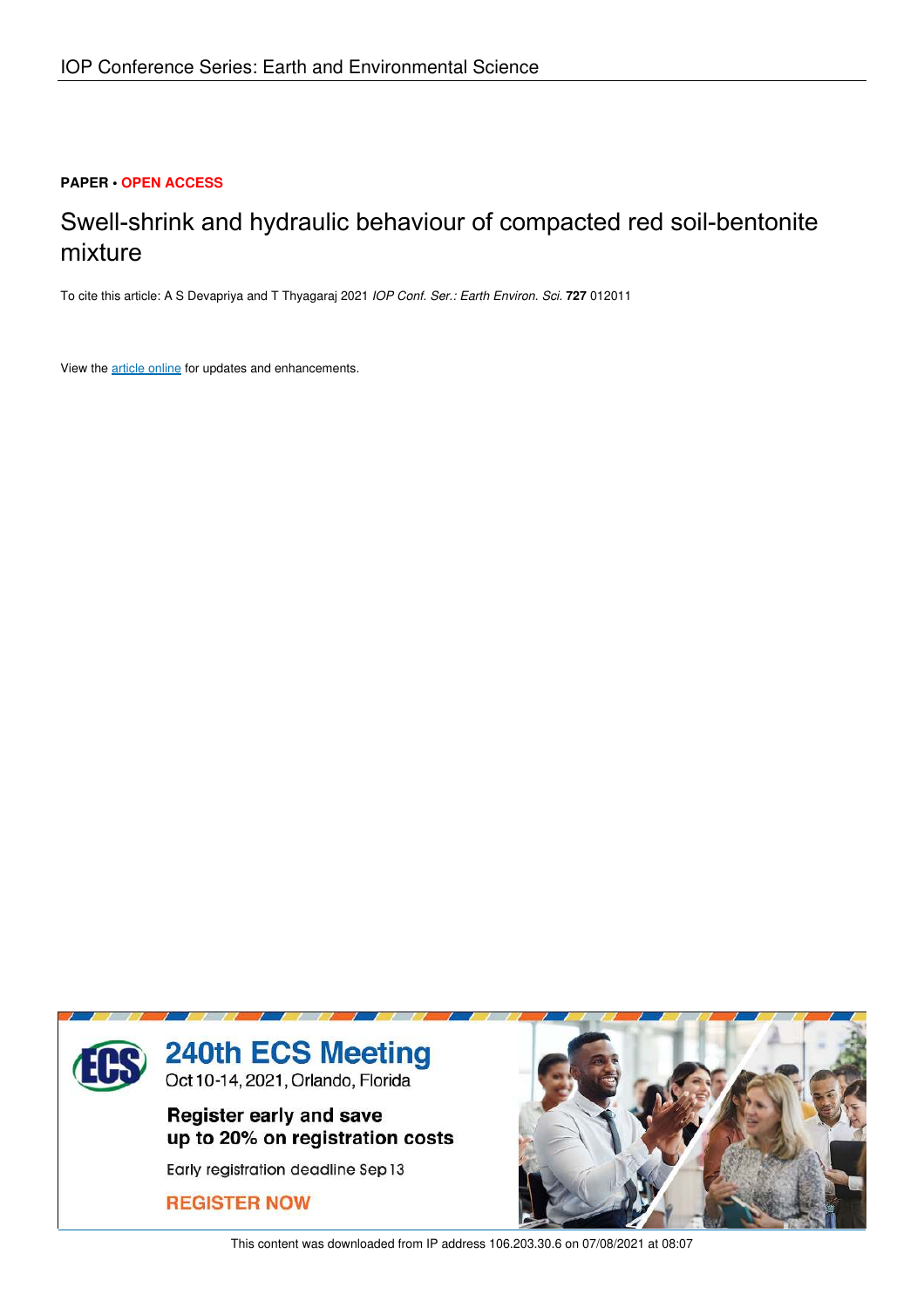# **Swell-shrink and hydraulic behaviour of compacted red soilbentonite mixture**

#### **Devapriya A S and Thyagaraj T**

Department of Civil Engineering, Indian Institute of Technology Madras, Chennai 600036, India

devapriya.as09@gmail.com

**Abstract**. Clay liners are provided in waste landfills to prevent the leachate from percolating into underlying soil and ground water and polluting it. Hence, soils used as landfill liners must possess low hydraulic conductivity  $(< 10^{-7}$  cm/s). In the initial as-compacted state, liners satisfy this design criterion. However, in the field, liners are subjected to alternate wet-dry cycles and the initial microstructure of liners change, thereby affecting their hydraulic properties. The present study was conducted on a locally available red soil mixed with bentonite so that it satisfies the requirement of hydraulic conductivity in the as-compacted state. To achieve this objective, identical specimens compacted at optimum moisture content to its maximum dry density were inundated with distilled water under a surcharge load of 12.5 kPa. Upon attainment of maximum swelling, hydraulic conductivity tests were conducted at swollen state under a hydraulic gradient of 20. The soil specimens were then dried at a temperature of 45±2 ℃. The weight, height and diameter of specimens were measured continuously during drying to study the shrinkage behaviour of the soil. The dried specimens were subjected to subsequent wet-dry cycles until the specimens reached an equilibrium state and the hydraulic conductivity was determined after each wetting cycle. SEM images were also captured to analyse the changes in the soil structure in the as-compacted state and at the end of different wetting cycles.

#### **1. Introduction**

Compacted clay liners are provided in both hazardous and municipal waste landfills to prevent the leachate from percolating into the underlying soil and polluting the soil and ground water [1]. Soils in arid and semi-arid region undergo seasonal moisture fluctuations throughout the year [2]. This variation in the moisture subjects the compacted clay liner to alternate wet-dry cycles resulting in periodic swelling and shrinkage of the soil [3]. For compacted clay liners to be effective as barriers, they must possess a very low hydraulic conductivity. Generally, the design of compacted liners is based on the assumption that the soils having a laboratory measured hydraulic conductivity of  $1\times10^{-7}$  cm/s will have little leakage in the field. However, the performance evaluation of compacted clay liners has shown a higher hydraulic conductivity value [4]. In the field, as the clay liners are subjected to seasonal moisture fluctuations, evapotranspiration, groundwater fluctuations and heat generated from landfill, they are subjected to alternate swell-shrink movements and desiccation cracking that changes the as-compacted nature of the liner [5]. The cracks formed during a drying cycle may not fully heal during the subsequent

Content from this work may be used under the terms of the Creative Commons Attribution 3.0 licence. Any further distribution of this work must maintain attribution to the author(s) and the title of the work, journal citation and DOI. Published under licence by IOP Publishing Ltd 1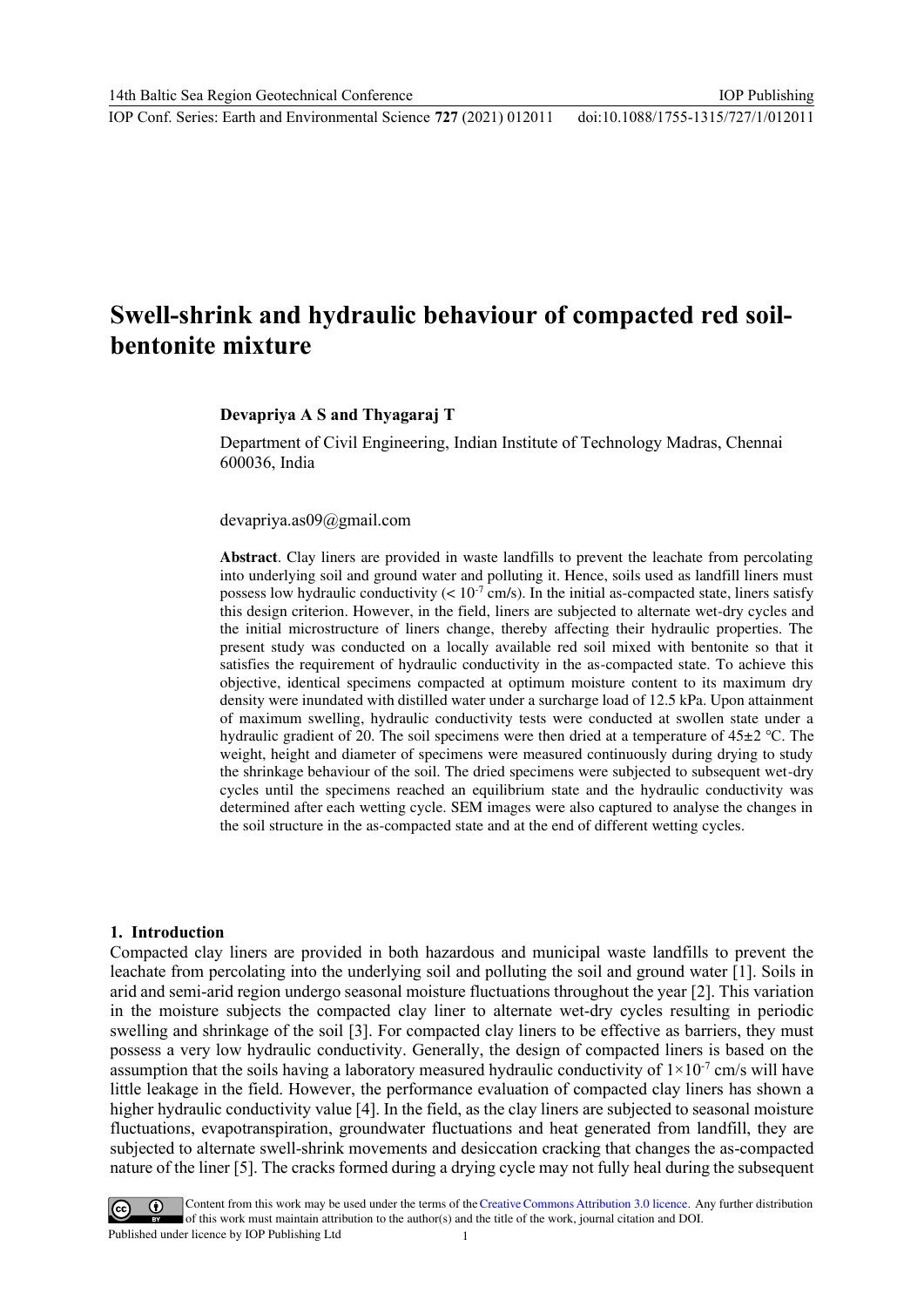wetting cycle, and hence they end up being planes of weakness in soil and act as preferential flow paths for the leachate. This results in the increased hydraulic conductivity [6].

The swell potential of soil increases with the number of wet-dry cycles when the soil is completely dried to a water content less than its shrinkage limit. The increase in swell potential continues till the soil reaches an equilibrium state, when the vertical deformations become constant. The equilibrium bandwidth and equilibrium cycle depend on the composition of the soil, clay mineralogy and the type of contact between particles. Previous studies have reported that most of the soils reach the equilibrium cycle in 3 to 5 cycles. Maximum shrinkage occurs during the first drying cycle, after which it gradually reduces till it reaches equilibrium [7].

Alternate wetting and drying of soils cause destruction of contacts in soils gradually. With the number of wet-dry cycles, the large aggregates break off and disorientation of structural elements occur [8]. Compacted soil in its as-compacted state is characterized with bimodal pore size distribution consisting of macrovoids and microvoids. When soil is saturated, microvoids expand and fill into macrovoids changing the bimodal distribution to unimodal [9].

Even though extensive research is carried out on the behaviour of compacted clay during wet-dry cycles, the studies bringing out the effect of wet-dry cycles on red soil-bentonite mixtures are not available. Therefore, the present study focuses on bringing out the effect of wet-dry cycles on the swellshrink behaviour of compacted red soil-bentonite mixture. To achieve this objective, a locally available red soil was collected and used for the present study. The locally available red soil met all the EPA requirements and satisfies all the design criteria except the hydraulic conductivity criterion, which was overcome by addition of 20% bentonite to red soil. The red soil-20% bentonite mixture meets the hydraulic conductivity criterion of  $10^{-7}$  cm/s in its as compacted state. Further, the red soil-bentonite mixture was subjected to wet-dry cycles to simulate the field seasonal moisture variations. Scanning Electron Microscopy (SEM) studies were also carried out for understanding the swell-shrink and hydraulic behaviour.

# **2. Soils used for the study**

The current study is carried out on red soil sourced from IIT Madras campus, Chennai, India and sodium bentonite. The red soil was air-dried, pulverized and sieved through No. 10 sieve. Dry bentonite was added to account for 20% by dry weight of the red soil. The characteristics of red soil, bentonite and the red soil-bentonite mixture are presented in table 1.

# **3. Experimental programme**

# *3.1. Preparation of soil specimen*

To the dry red soil-bentonite mixture, the required volume of distilled water was added to attain the moisture content corresponding to the optimum moisture content of the red soil-20% bentonite mixture. This red soil-bentonite mixture was kept in sealed polythene cover and was stored in the desiccator for 48 h for moisture equilibration. After 48 h, the moisture content of the soil was measured to ensure that the target moisture content has been achieved. Identical specimens were then prepared by statically compacting the pre-wetted soil mixture in stainless steel rings of 75 mm diameter and 30 mm height, to a thickness of 20 mm so that its standard Proctor maximum dry density was attained.

# *3.2. Oedometric swell-shrink tests*

Identical test specimens were prepared and kept between two dry porous stones and filter papers, and the oedometric rings were secured in its position in the oedometric cell. The free movement of top porous stone was ensured so that vertical swelling occurs without any hindrance. The oedometer cells were placed in the test set-up and a surcharge load of 12.5 kPa was applied. The specimens were then inundated with distilled water. Vertical movements were noted using a dial gauge of 0.002 mm least count, until the readings became constant. The percentage swell was calculated using equation 1.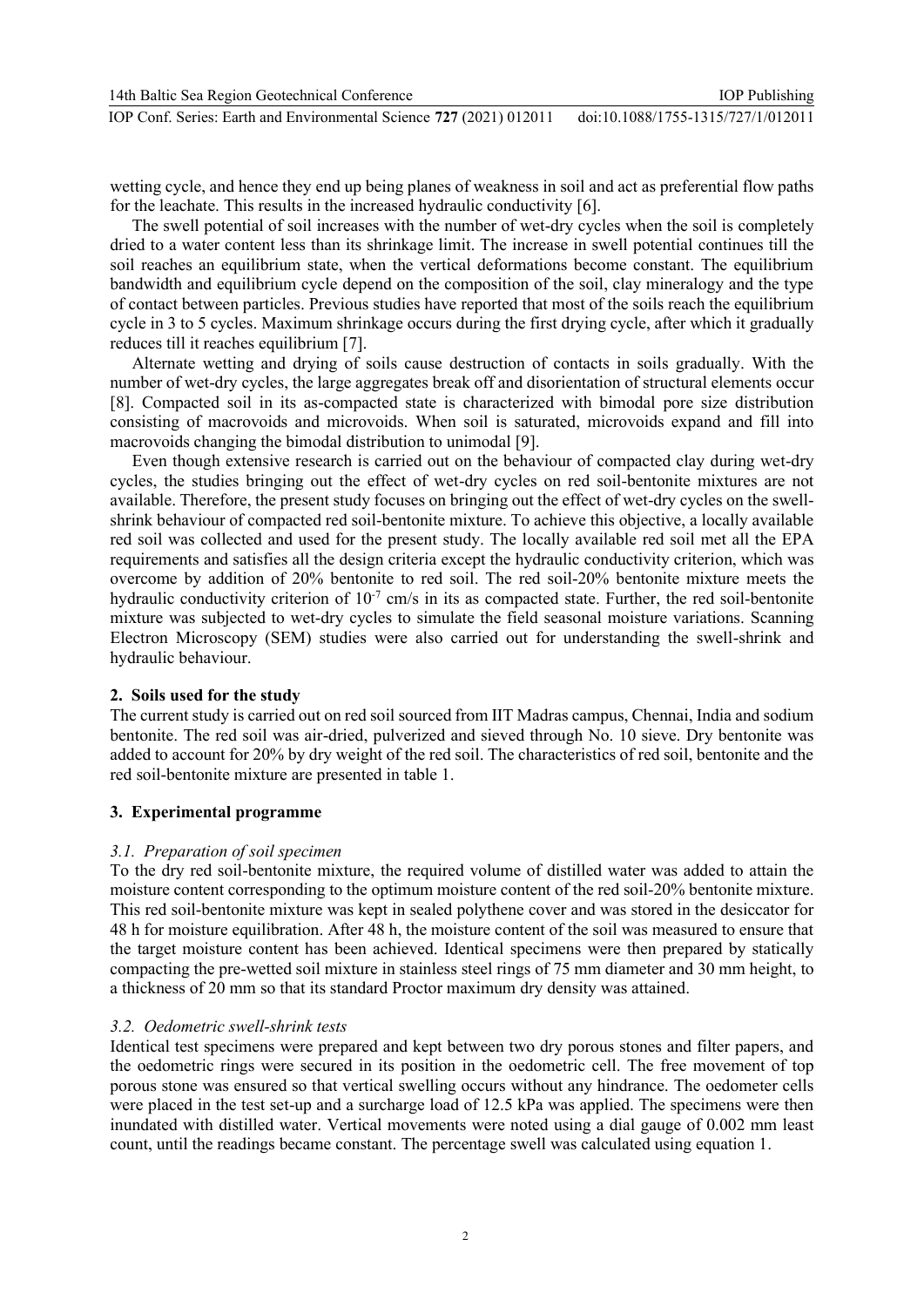IOP Conf. Series: Earth and Environmental Science **727** (2021) 012011 doi:10.1088/1755-1315/727/1/012011

$$
Swell \, (\%) = \frac{\Delta H}{H} \times 100 \tag{1}
$$

Where  $\Delta H$  is the increase in height of soil specimen during swelling and H is the initial as-compacted height of soil specimen for the first wetting cycle and the shrunken height of the specimen for the subsequent wetting cycles.

| Property                                                     | Red soil  | Bentonite        | Red soil $+20\%$ bentonite |
|--------------------------------------------------------------|-----------|------------------|----------------------------|
| Specific gravity                                             | 2.68      | 2.92             | 2.73                       |
| Sand $(\%)$                                                  | 66        | $\boldsymbol{0}$ | 55                         |
| Silt $(\%)$                                                  | 15        | 29               | 16                         |
| Clay $(\%)$                                                  | 19        | 71               | 29                         |
| Liquid limit $(\%)$                                          | 34        | 224              | 113                        |
| Plastic limit $(\%)$                                         | 20        | 48               | 35                         |
| Shrinkage limit (%)                                          | 15        | 8.4              | 13                         |
| Plasticity index $(\%)$                                      | 14        | 176              | 78                         |
| Soil classification                                          | <b>SC</b> | <b>CH</b>        | <b>SC</b>                  |
| Standard Proctor maximum dry density<br>(Mg/m <sup>3</sup> ) | 1.98      |                  | 1.79                       |
| Optimum moisture content, OMC $(\%)$                         | 11        |                  | 15                         |
| Unconfined compressive strength <sup>a</sup> ( $kPa$ )       | 212       |                  | 251                        |

Table 1. Characteristics of soils used in the study.

a Specimen compacted to standard Proctor maximum dry density at OMC.

After complete swelling of the specimen, water was removed from the oedometric cell, the load was also removed and then the test set-up was dismantled. Firstly, the weight and height of the specimen were measured to calculate the water content, the degree of saturation and the volume of the specimen. Then, the soil specimens were allowed to completely dry at a temperature of  $45 \pm 2$  °C under the same vertical load of 12.5 kPa. During drying, the height and diameter of the specimen were measured continuously using height gauge and vernier callipers, respectively, and the weight was also noted, until the vertical and volumetric deformations became constant. These readings were used to calculate the volume change, void ratio and water content at intermediate stages of drying of the specimen. The drying was accelerated by allowing the specimen to dry at a temperature of 45±2 ℃. The void ratio of the specimens can be calculated using equations 2 and 3.

$$
\rho_d = \frac{\rho}{1+w} \tag{2}
$$

$$
\rho_d = \frac{G_s \rho_w}{1+e} \tag{3}
$$

The degree of saturation can be calculated using the equation 4.

$$
eS_r = wG_s \tag{4}
$$

Where,  $\rho_d$  is the dry density,  $\rho$  is the bulk density, w is the water content,  $G_s$  is the specific gravity of the soil,  $\rho_w$  is the density of water, *e* is the void ratio and  $S_r$  is the degree of saturation.

As the soil specimen dried, shrinkage occurred in both vertical and lateral directions. In order to carry out the next cycle of wetting, the completely dried soil specimen was placed centrally in the oedometric ring and the test setup was assembled as explained above. The soil specimen was then again inundated with distilled water and the procedure of wetting and drying was repeated until the soil specimen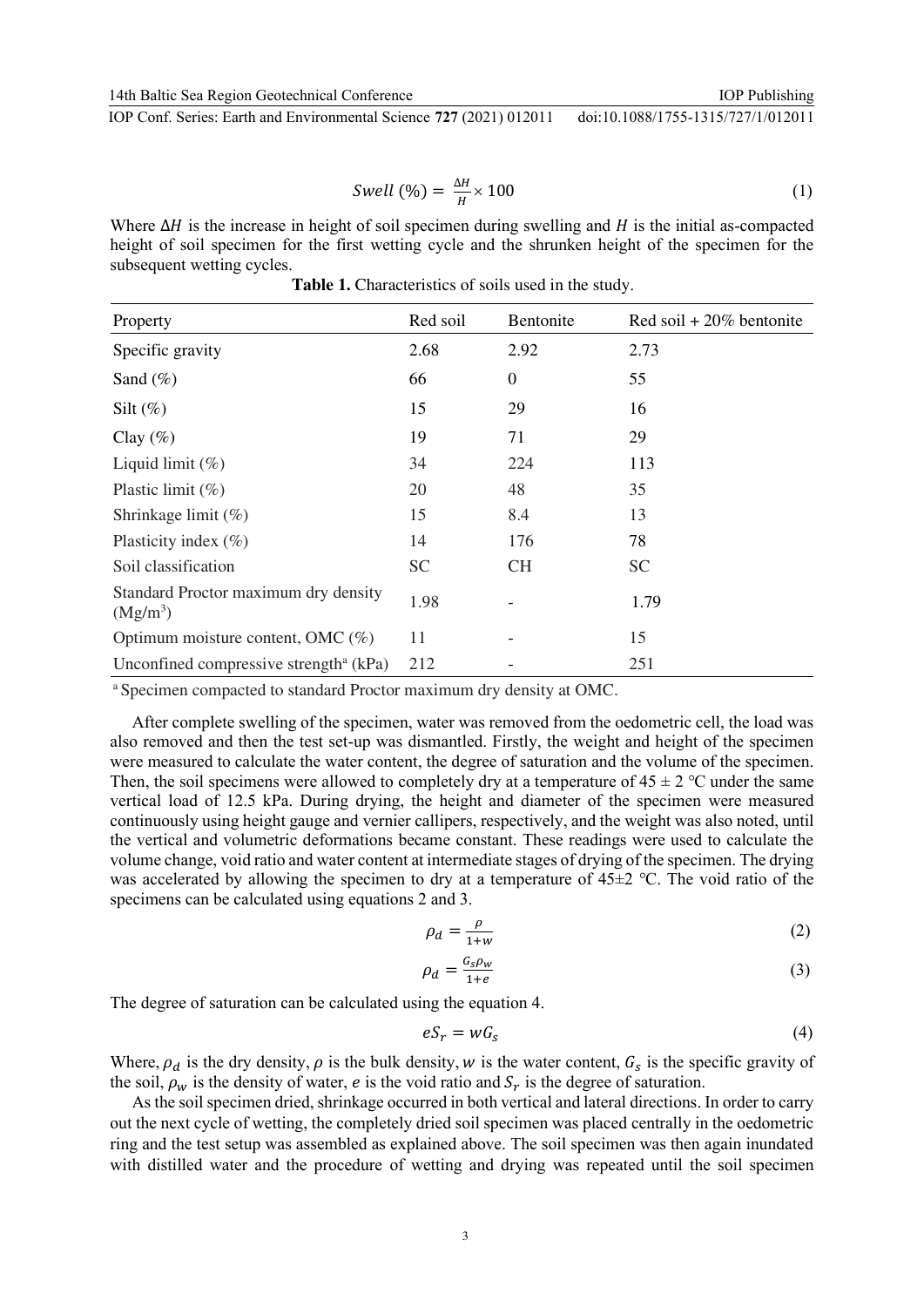completed 5 alternate wet-dry cycles. At the 5<sup>th</sup> wet-dry cycle, the soil specimen reached the equilibrium, wherein the swell-shrink movements of subsequent cycle became constant.

# *3.3. Hydraulic conductivity tests*

After each wetting cycle when the soil attains equilibrium swelling, the hydraulic conductivity was measured on the swollen soil specimens using the falling head method in rigid wall permeability test set-ups conforming to ASTMD 5856-15 [9]. The specimens were subjected to the same surcharge load of 12.5 kPa and a hydraulic gradient of 20.

# *3.4. Scanning Electron Microscopic studies*

Scanning Electron Microscopy (SEM) was performed on identical red soil-bentonite specimens in the as-compacted state and after different wetting cycles using a Quanta FEG 200 high-resolution scanning electron microscope. For SEM studies, undisturbed soil samples of 1 cm<sup>3</sup> were extruded by statically pushing a thin tube into the compacted red soil-bentonite specimens. The samples were freeze-dried to preserve the soil structure and were then gold coated at high vacuum using a sputtering machine. The gold coated samples were then mounted on aluminium mounting disks and the SEM imaging was performed.

# **4. Results and discussion**

# *4.1. Effect of wet-dry cycles on swell potential*

Figure 1 shows the variation of swell potential with wetting cycles of compacted red soil-bentonite specimen. It can be observed from the figure that the swell potential increased with the wetting cycles till the  $3<sup>rd</sup>$  wetting cycle, after which the swell potential decreased. It is clear that the  $5<sup>th</sup>$  wetting cycle is the equilibrium cycle where the swell becomes equal to the swell attained during the previous cycle. As the soil specimens were inundated with distilled water, the specimens absorbed water into the void spaces for dissipation of matric suction. The as-compacted soil specimen which is characterized with a higher water content has the least matric suction compared to dried specimens at the end of drying cycles. Hence the swell potential is more during the subsequent wetting cycles [10]. The swell potential reduces after the  $3<sup>rd</sup>$  wetting cycle owing to fatigue by swelling [11].



**Figure 1.** Percentage swell of red soil-bentonite mixture with wetting cycles.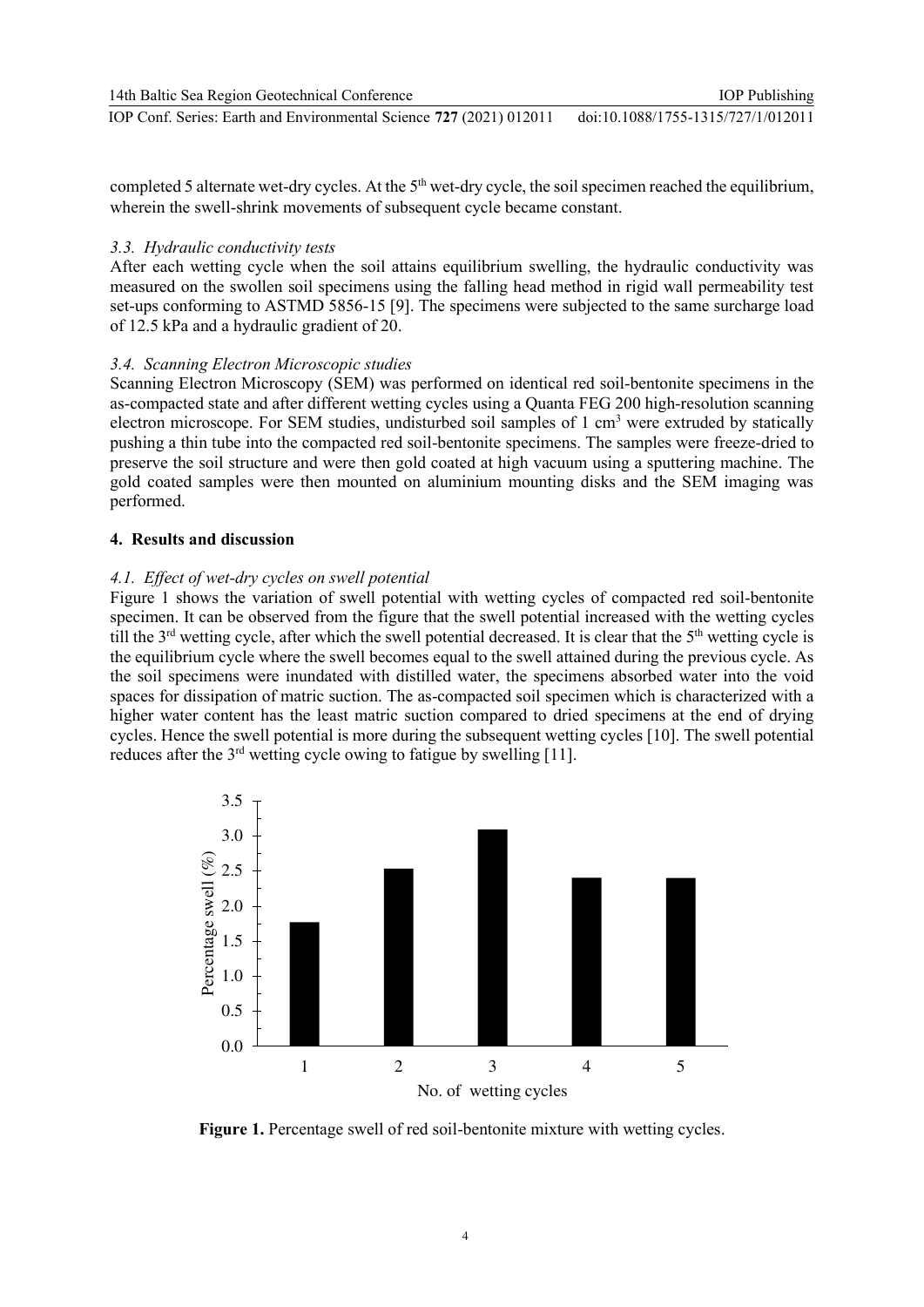## *4.2. Shrinkage and e-w plots*

The variation of void ratio with water content (e-w plots) of the drying paths were plotted during each drying cycle. The plots being similar only the 1<sup>st</sup>, 3<sup>rd</sup> and 5<sup>th</sup> drying cycles are presented in figure 2. The e-w plots are S-shaped which distinctly show the three different stages of shrinkage– structural shrinkage, normal shrinkage and residual shrinkage. As the soil specimens attained 100% saturation during wetting cycles, the plots start from the 100% saturation line and gradually move away from it as the soil specimens dry and become unsaturated. Initially, during the structural shrinkage, water is lost from larger pores in the soil and the reduction of void ratio is very less compared to the loss of water content. The void ratio at the beginning of  $3<sup>rd</sup>$  drying is higher than other cycles, owing to the larger percentage of swell occurred during the 3<sup>rd</sup> wetting cycle. The void ratio at full saturation decreases in the subsequent cycles, but it is always greater than the void ratio attained after the first wetting cycle. As the soil specimens reach the stage of normal shrinkage, there is a rapid reduction in the volume of soil with the reduction in the water content. At this stage of drying, the e-w plots take a 45° slope, till the water content of the specimens approach the shrinkage limit. As the soil reaches the stage of residual shrinkage, the reduction in the volume of soil is reduced with the reduction in the water content [12].



**Figure 2.** Void ratio-water content (e-w) plots during  $1<sup>st</sup>$ ,  $3<sup>rd</sup>$  and  $5<sup>th</sup>$  drying.



**Figure 3.** Variation of volumetric shrinkage with drying cycles.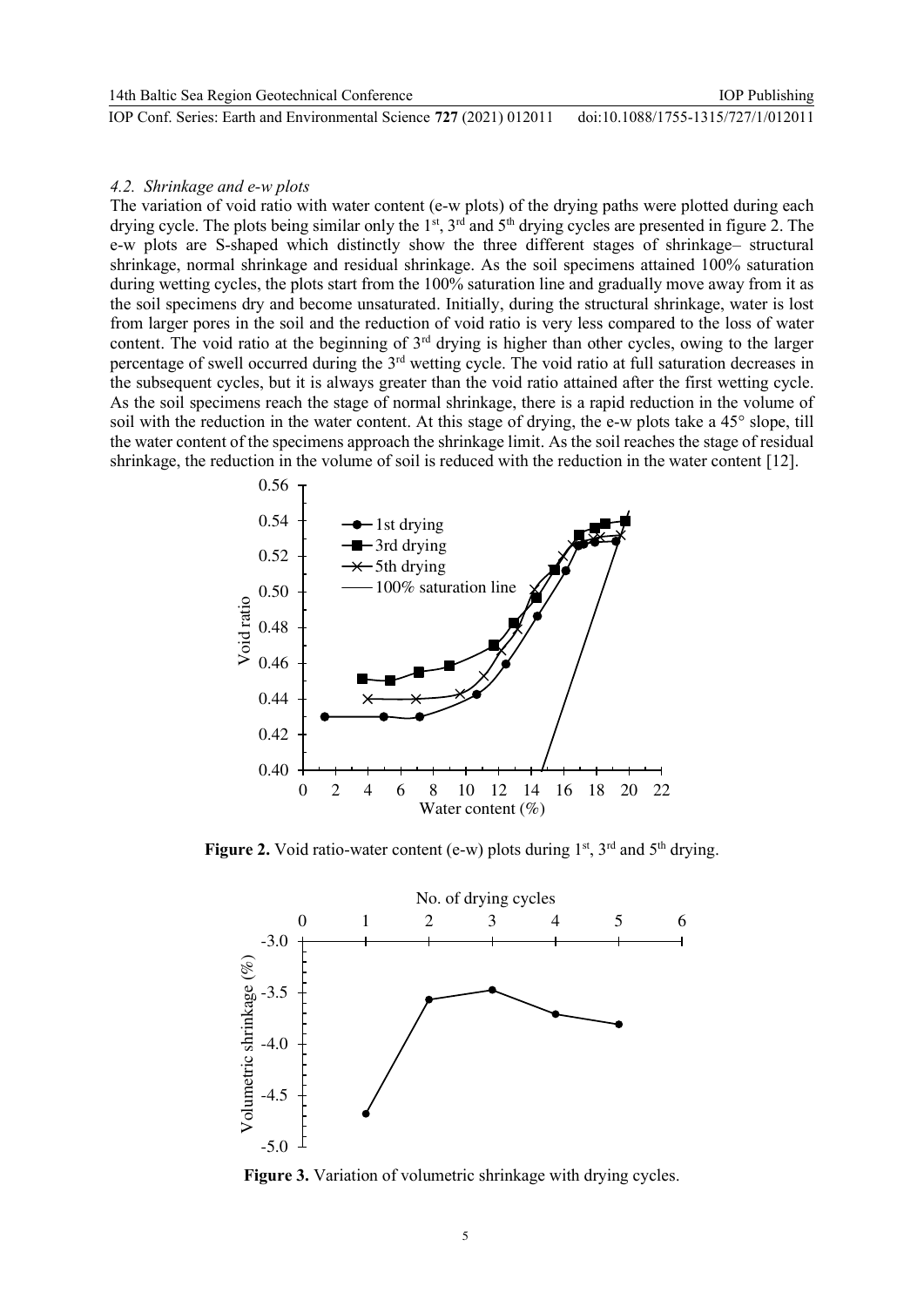Further, the void ratio and water content at the end of 1<sup>st</sup> drying cycle is the lowest, which then increased with the subsequent wet-dry cycles. This indicates the soil density decreases as the soil specimens are subjected to wet-dry cycles.

Figure 3 plots the variation of volumetric shrinkage with drying cycles. It is clear that the volumetric shrinkage was maximum during the first drying and it further reduced with the number of wet-dry cycles. From figures 2 and 3, it can be noted that as the compacted soil specimen is subjected to alternate wetdry cycles, the overall volume of the soil specimen increased, which indicates an expansion of soil aggregate.

## *4.3. Hydraulic conductivity*

During drying, the microcracks were developed in the soil specimen, which acted as preferential flow paths. During subsequent rehydration, the soil expands, closing these microcracks. Figure 4 shows that the hydraulic conductivity slightly decreased up to the  $3<sup>rd</sup>$  cycle and then slightly increased with the subsequent wet-dry cycles, which suggests that not all cracks were healed after complete swelling of soil. Further, it can be seen that the hydraulic conductivity is consistent with the swell plots, with hydraulic conductivity value being least for the 3<sup>rd</sup> wetting cycle. The swelling was maximum during the 3rd wetting cycle which resulted in maximum expansion of soil aggregate and hence the closure of most of the shrinkage cracks and intervoids during the 3rd wetting cycle. It should be noted here that even with multiple wet-dry cycles, the hydraulic conductivity values were always within the acceptable range.



**Figure 4.** Variation of hydraulic conductivity with wetting cycles.

### *4.4. Microstructure*

The change in the soil structure due to alternate wet-dry cycles is analysed using the Scanning Electron Microscopy (SEM) on identical soil specimens prepared at different conditions of the compacted red soil-20% bentonite mixture. The initial double structure of the soil consisting of macrovoids (interaggregate voids) and microvoids (intra-aggregate) is clearly visible in the SEM micrograph of the ascompacted state (figure 5a). Figure 5b shows that after first wetting, the macro-voids in the red soilbentonite mixture disappeared, as the red soil-bentonite mixture swelled, expanding the microvoids. Further wetting of the soil makes the soil fabric more uniform with further reduction in the macrovoids (figure 5c). It should be noted here that all the shrinkage cracks were not closed even after full swelling (figure 5d).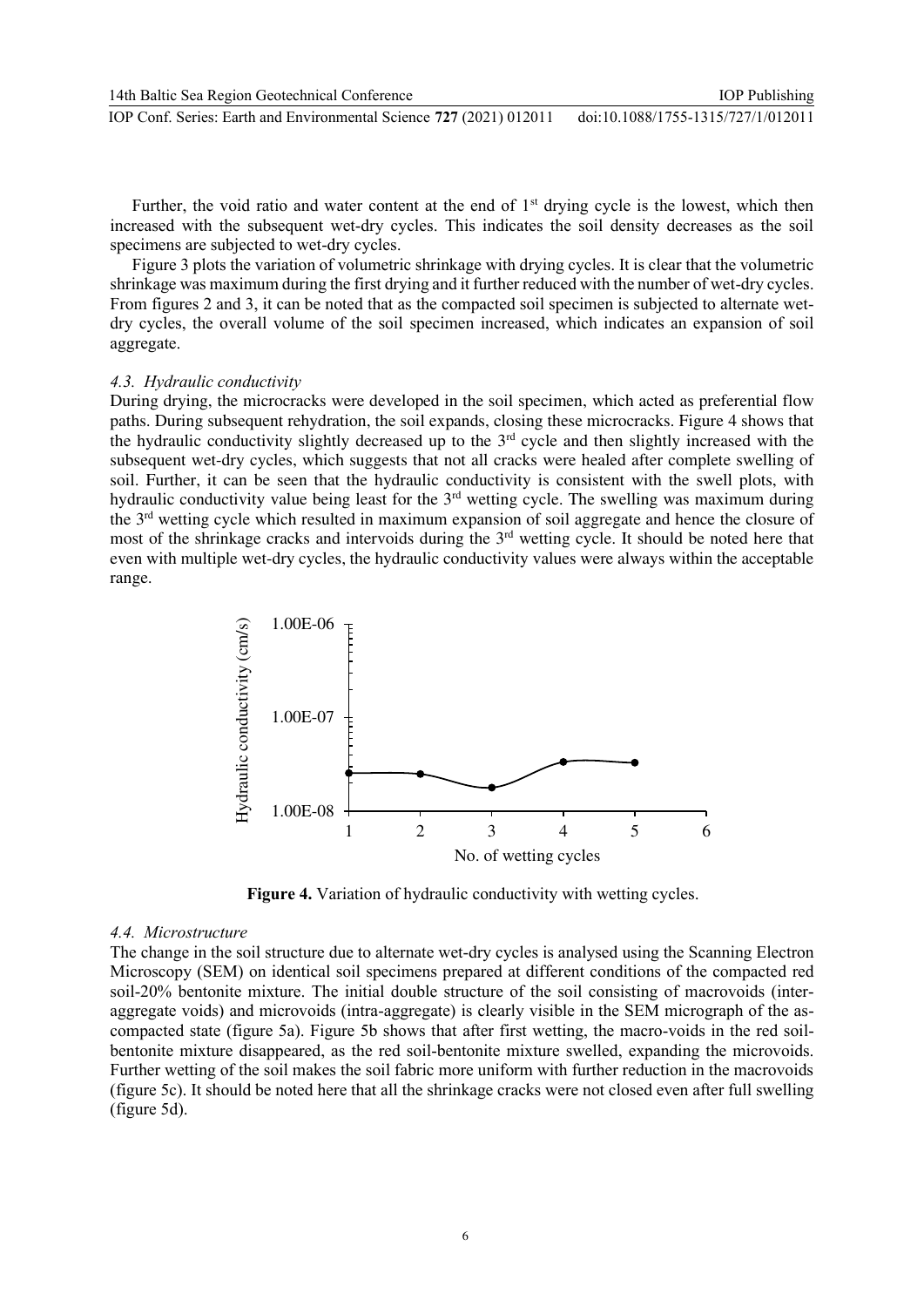IOP Conf. Series: Earth and Environmental Science **727** (2021) 012011 doi:10.1088/1755-1315/727/1/012011



**Figure 5.** SEM micrographs of compacted red soil-bentonite mixture: a) in as-compacted state b) after  $1<sup>st</sup>$  wetting cycle c) after  $3<sup>rd</sup>$  wetting cycle and d) after  $5<sup>th</sup>$  wetting cycle.

# **5. Conclusions**

The present study investigated the swell-shrink and hydraulic behaviour of compacted red soil-bentonite mixture. The following conclusions were drawn from the present study:

- The swell potential of compacted red-soil bentonite mixture increased with the number of wetdry cycles and the maximum swell was observed at the  $3<sup>rd</sup>$  wetting cycle. The soil reached the equilibrium state at the  $5<sup>th</sup>$  wetting cycle when the vertical and volumetric deformations become constant.
- The volumetric shrinkage of the compacted specimen was observed to be maximum during the first drying cycle, and after which it reduced.
- With the progression of wet-dry cycles, the large soil aggregates were destroyed with the disorientation of structural elements. As the soil specimen reach the equilibrium wetting cycle, the SEM images show a uniform dispersed structure with no macropore and homogenous micropore space.